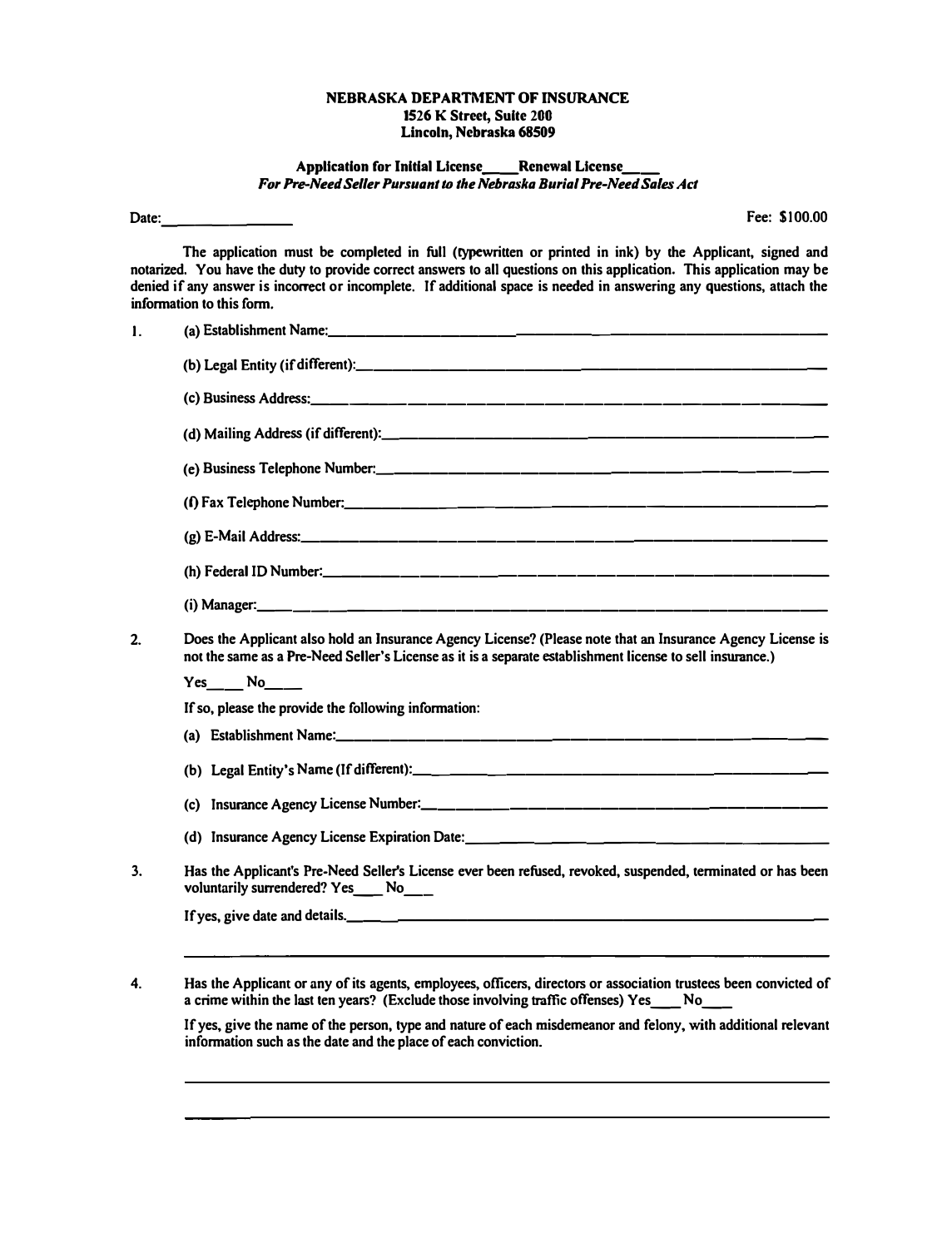*5.* **Has the Applicant ever been adjudged bankrupt or does the Applicant have a bankruptcy action pending? Yes \_\_ No \_\_**

**If yes, give date and details. \_\_\_\_\_\_\_\_\_\_\_\_\_\_\_\_\_\_\_\_\_\_\_\_\_\_ \_**

- **6. When submitting this application complete and provide the following:**
	- **(a) Exhibit A. If the Applicant is a Sole Proprietorship, list the names, phone number(s) and address(es) of the owners of the establishment filing this form; or**
	- **(b) Exhibit A. If the Applicant is a partnership, corporation, association, or other legal entity, list the names, titles, phone numbers and addresses of all partners, officers, directors, etc. In addition, if the Applicant is a subsidiary, please identify the Parent Company and provide the same infonnation for the parent company's officers, directors, etc. as well.**
	- **(c) Exhibit B. List all Pre-Need Agents, including employees and independent contractors, authorized to make Pre-Need Sales in the name of the Applicant. (If any of the person noted is not presently licensed as a Pre-Need Agent, indicate the date upon which application will be made for such persons.) In addition, include any Licensed Insurance Agents as well on this exhibit.**
	- **(d) Exhibit C. In the event of common ownership, list the names and addresses of affiliated funeral homes, cemeteries, or monument companies.**
	- **(e) Exhibit D. If the Applicant is not a provider of burial or funeral merchandise and/or services, Applicant must disclose what arrangements and contracts Applicant makes to enable it to fulfill its Pre-Need Sales obligations.**
	- **(t) The most recent Statement of the Applicant's Assets and Liabilities.** (This information will be kept confidential.)
	- **(g) One copy of each form of sales agreement the Applicant will used to make Pre-Need Sales.**
- **7. In the event this application is approved, the Applicant understands and agrees:**
	- **(a) To maintain accurate accounts, books, and records of all transactions required under the Burial � Need Sales Act, including copies of all contracts involving Pre-Need Sales, and to make and file annual reports as required by the Act;**
	- **(b) To make all books and records pertaining to Pre-Need Trust funds available to the Director of Insurance for examination and to be responsible for the costs of conducting such an examination as determined by the Act;**
	- **(c) To advise the Director of Insurance within 30 days for any changes in the information contained herein or in any of the documents submitted with or as part of this application, with the exception of the tennination of the agency relationship between the pre-need seller and one or more of its agents upon which the Director should be advised immediatelv.**

**In support of this application, I certify that I understand that I have the duty to provide truthful and correct answers to the above questions and that this application may be denied if any answers are found to be incomplete or incorrect. I further certify that my answers as above given are true and that no fact has been omitted.** 

**Applicant's Signature** 

**Date** 

**State of Nebraska County of \_\_\_\_\_\_\_ \_ ) ) ss. )** 

Subscribed to in my presence and duly sworn this day of **the subscribed** to in my presence and duly sworn this

**Notary Public's Signature**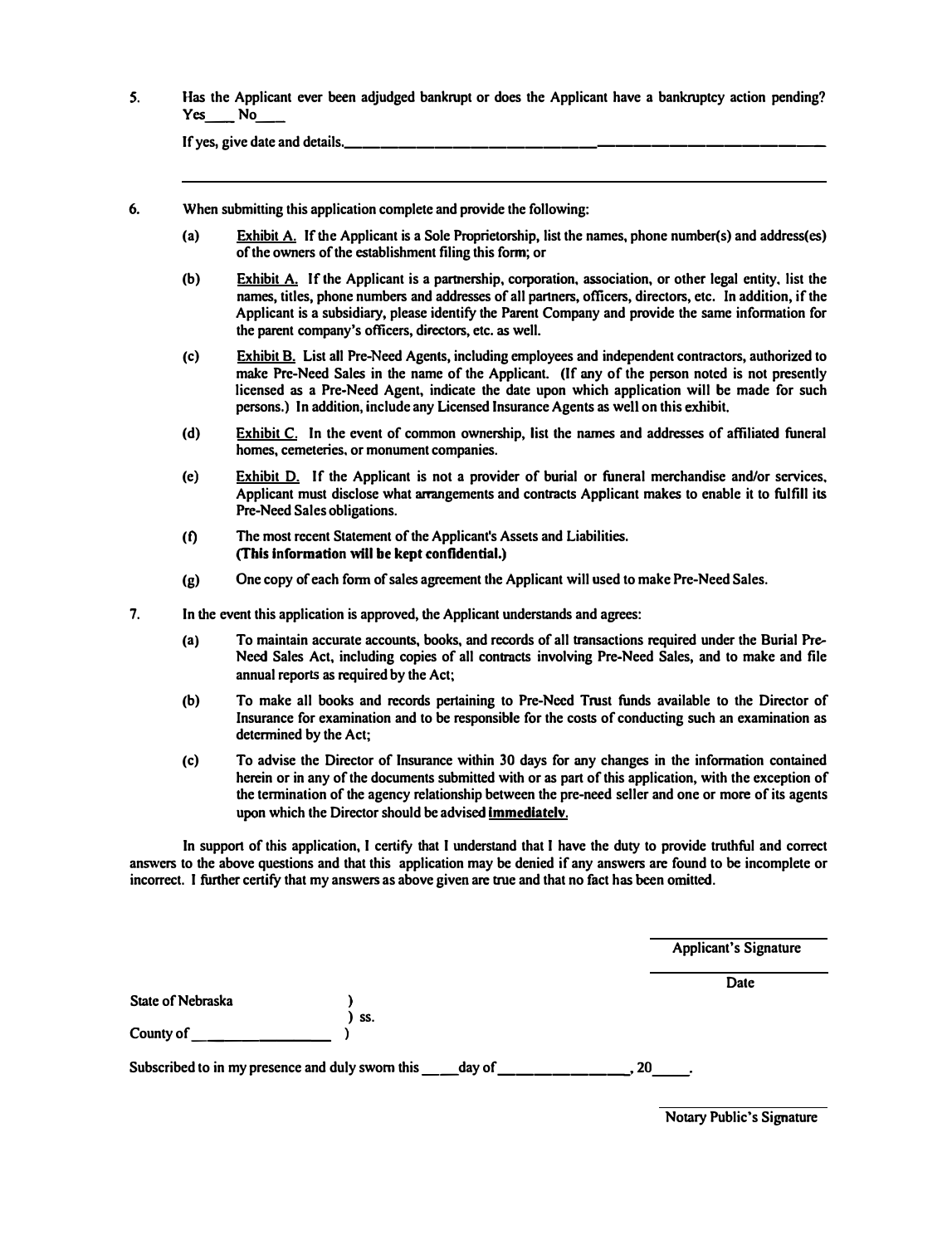## Application for Pre-Need Seller's License

### Exhibit A

# Listing of Owner(s), Officers, Directors, etc. for Applicant

| Name                     | Title                        | <b>Phone Number</b>                          | Address |
|--------------------------|------------------------------|----------------------------------------------|---------|
|                          |                              |                                              |         |
|                          |                              |                                              |         |
|                          |                              |                                              |         |
|                          |                              |                                              |         |
|                          |                              |                                              |         |
|                          |                              |                                              |         |
|                          |                              |                                              |         |
|                          |                              |                                              |         |
|                          |                              |                                              |         |
|                          |                              |                                              |         |
|                          |                              |                                              |         |
|                          |                              |                                              |         |
|                          |                              |                                              |         |
|                          |                              |                                              |         |
|                          |                              |                                              |         |
|                          |                              |                                              |         |
|                          |                              |                                              |         |
|                          |                              |                                              |         |
|                          | Parent Company of Applicant: | <u> 1990 - Jan Barnett, fransk politik (</u> |         |
|                          |                              |                                              |         |
| Name                     | Title                        | <b>Phone Number</b>                          | Address |
|                          |                              |                                              |         |
|                          |                              |                                              |         |
|                          |                              |                                              |         |
|                          |                              |                                              |         |
|                          |                              |                                              |         |
|                          |                              |                                              |         |
|                          |                              |                                              |         |
|                          |                              |                                              |         |
|                          |                              |                                              |         |
|                          |                              |                                              |         |
|                          |                              |                                              |         |
|                          |                              |                                              | -       |
|                          |                              |                                              |         |
| $\mathbf{r}$             |                              | $\overline{\phantom{a}}$                     |         |
|                          | $\overline{\phantom{0}}$     | $\overline{\phantom{a}}$                     |         |
| $\overline{\phantom{0}}$ |                              |                                              |         |
| — 11                     | -                            | $ -$                                         |         |
|                          |                              |                                              |         |
|                          |                              |                                              |         |
|                          | - 1                          | $\overline{\phantom{iiiiiiiiiiiii}}$         |         |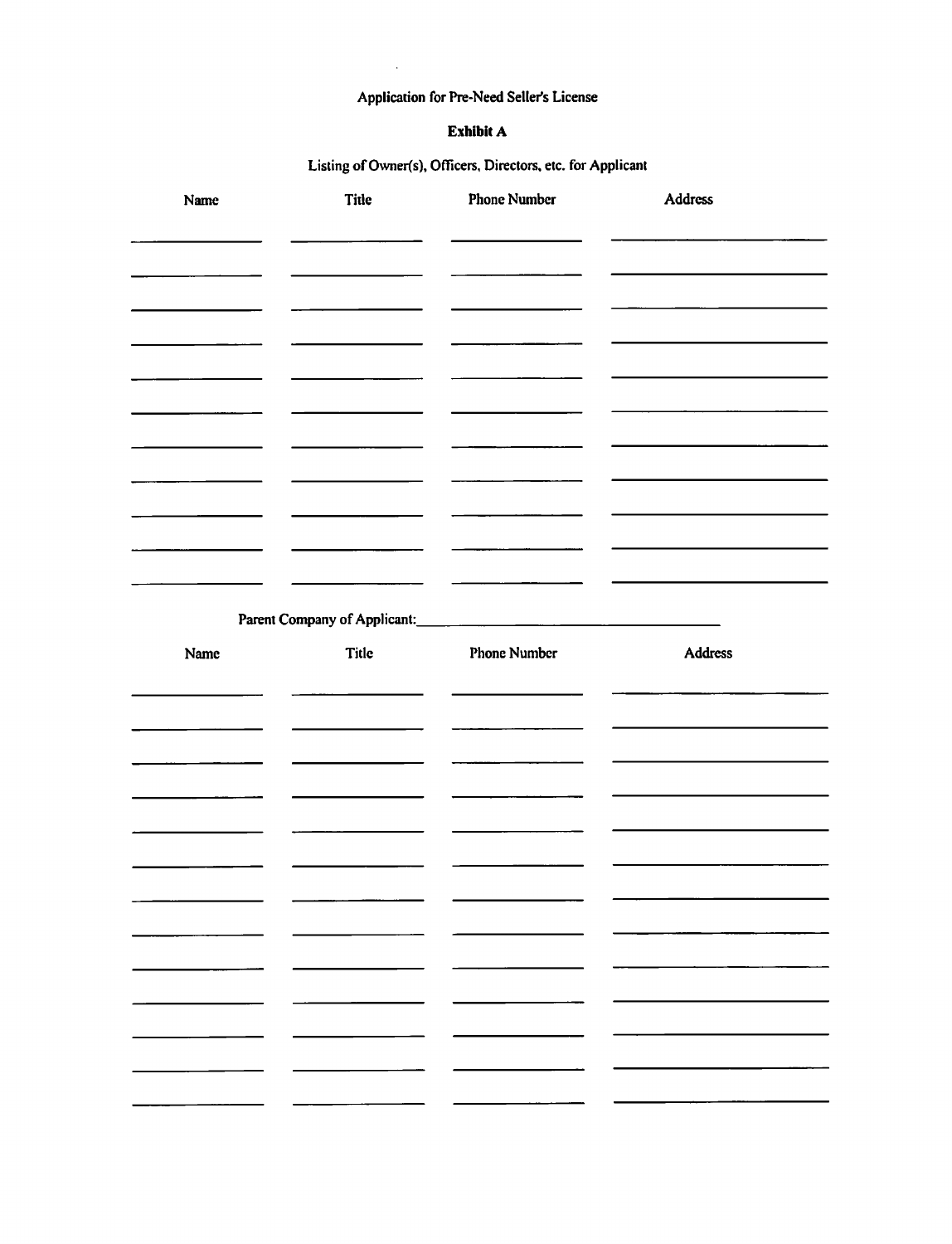# Application for Pre-Need Seller's License

### **Exhibit B**

## Listing of Pre-Need Agents

| Name                     | Pre-Need License Number         | Address |
|--------------------------|---------------------------------|---------|
|                          |                                 |         |
|                          |                                 |         |
|                          |                                 |         |
|                          |                                 |         |
|                          |                                 |         |
|                          |                                 |         |
|                          |                                 |         |
|                          |                                 |         |
|                          |                                 |         |
|                          |                                 |         |
|                          |                                 |         |
|                          |                                 |         |
|                          |                                 |         |
|                          |                                 |         |
|                          |                                 |         |
|                          | Listing of Insurance Agents     |         |
| Name                     | <b>Insurance License Number</b> | Address |
|                          |                                 |         |
|                          |                                 |         |
|                          |                                 |         |
|                          |                                 |         |
|                          |                                 |         |
|                          |                                 |         |
|                          |                                 |         |
|                          |                                 |         |
|                          | н.                              | -       |
|                          |                                 |         |
|                          | Ξ.<br>$\overline{\phantom{0}}$  |         |
| $\overline{\phantom{0}}$ |                                 |         |

Application for Pre-Need Seller's License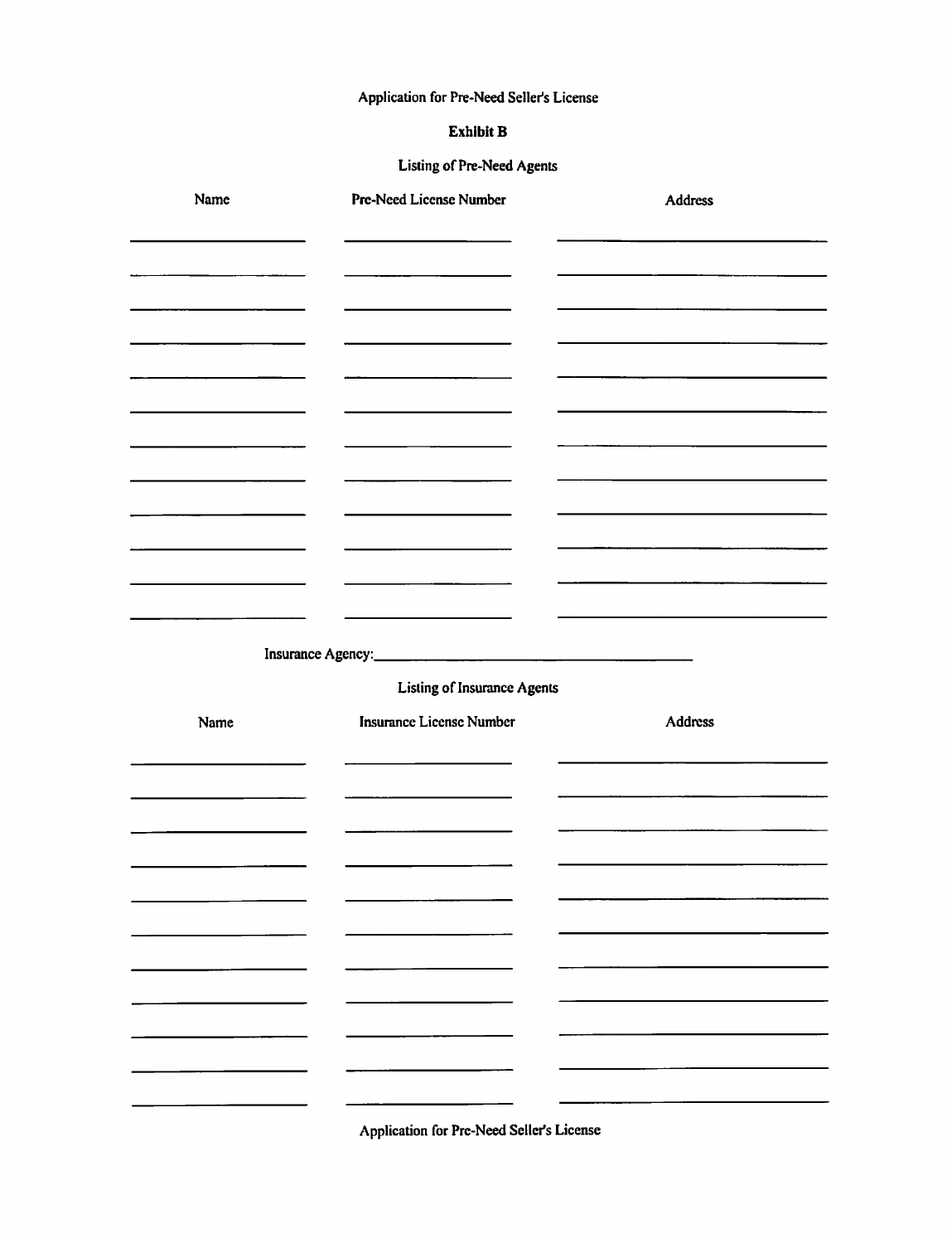### Exhibit C

Listing of affiliated Funeral Homes, Cemeteries, or Monument Companies

| Name                                                               | Address |
|--------------------------------------------------------------------|---------|
|                                                                    |         |
|                                                                    |         |
|                                                                    |         |
|                                                                    |         |
|                                                                    |         |
|                                                                    |         |
|                                                                    |         |
|                                                                    |         |
|                                                                    |         |
|                                                                    |         |
|                                                                    |         |
|                                                                    |         |
|                                                                    |         |
|                                                                    |         |
|                                                                    |         |
| $\frac{1}{2}$ and $\frac{1}{2}$ and $\frac{1}{2}$                  | -       |
|                                                                    |         |
|                                                                    | -       |
| $\sim$ 100 $\mu$ 100 $\mu$<br>$\mathbf{L} = \mathbf{L} \mathbf{L}$ |         |
|                                                                    |         |

Application for Pre-Need Seller's License

**Exhibit D**